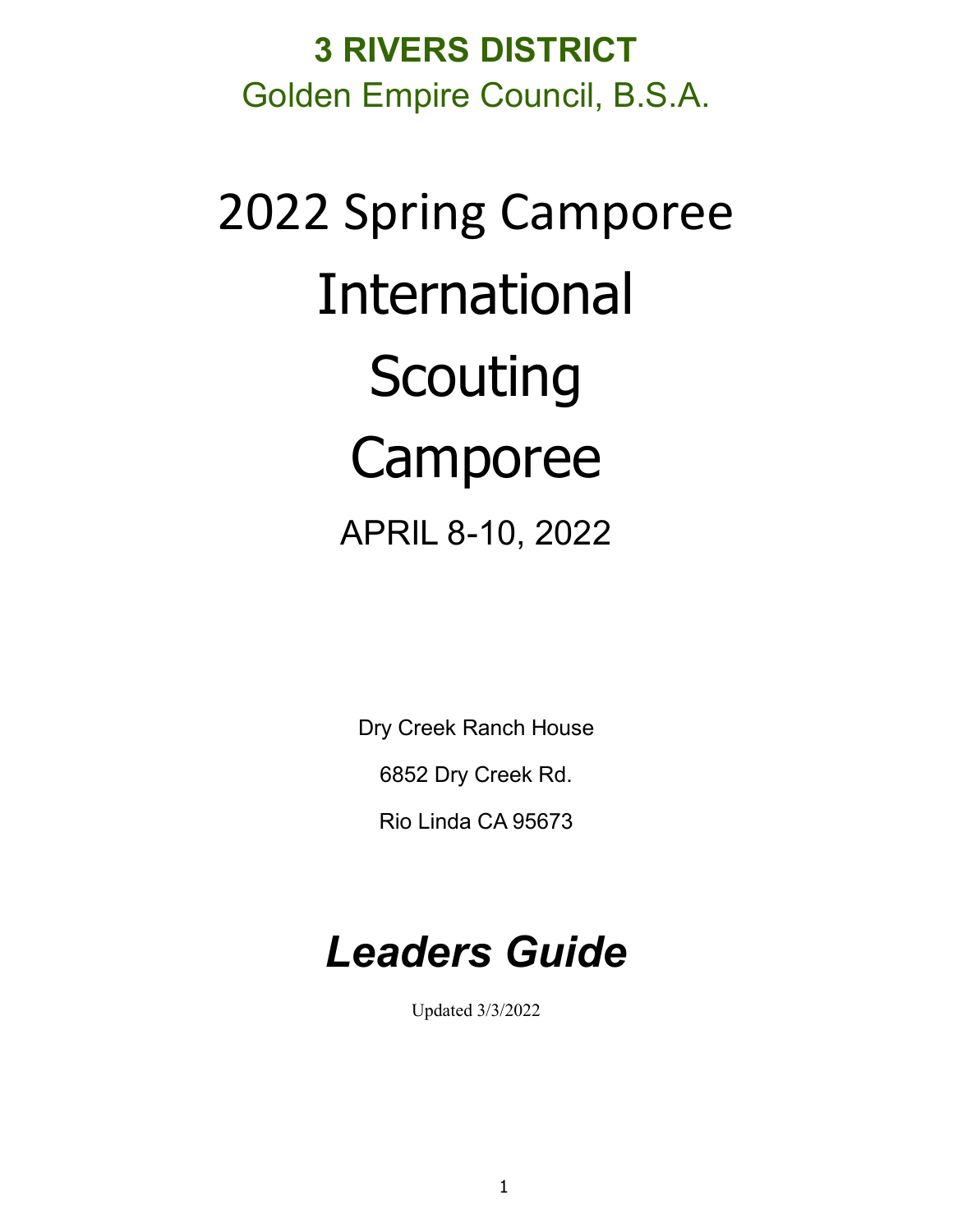In 1908 the Captain Scout, as he called himself, published his book, *Scouting for Boys*. It appealed to all the sense of adventure and love of open-air life which is so strong in youth. But beyond this it stirred those sentiments of knightly chivalry, of playing the game - any game - earnest or fun - hard and fairly, which constitute the most important part of the British system of education.

Success was immediate and far-reaching. The simple uniform, khaki shorts, and a shirt - within the range of the poorest was founded upon that of General Baden-Powell's old corps, the South African Constabulary. The hat was the famous hat with the flat brim and pinched top which he had worn at Mafeking. The motto "Be Prepared" was founded on his initials. Almost immediately we saw at holiday times on the roads of Britain little troops and patrols of Boy Scouts, big and small, staff in hand, trudging forward hopefully, pushing their little handcart with their kit, and camping gear towards the woodlands and parklands which their exemplary conduct speedily threw open to them. Forthwith there twinkled the campfires of a vast new army whose ranks will never be empty, and whose march will never be ended while red blood courses in the veins of youth.

It is difficult to exaggerate the moral and mental health which our nation has derived from this profound and simple conception. In those bygone days the motto "Be Prepared" had a special meaning for our country. Those who looked to the coming of a great war welcomed the awakening of British boyhood. But no one, even the most resolute pacifist, could be offended; for the movement was not militaristic in character, and even the sourest, crabbiest critic saw in it a way of letting off youthful steam.

--Winston Churchill on Baden Powell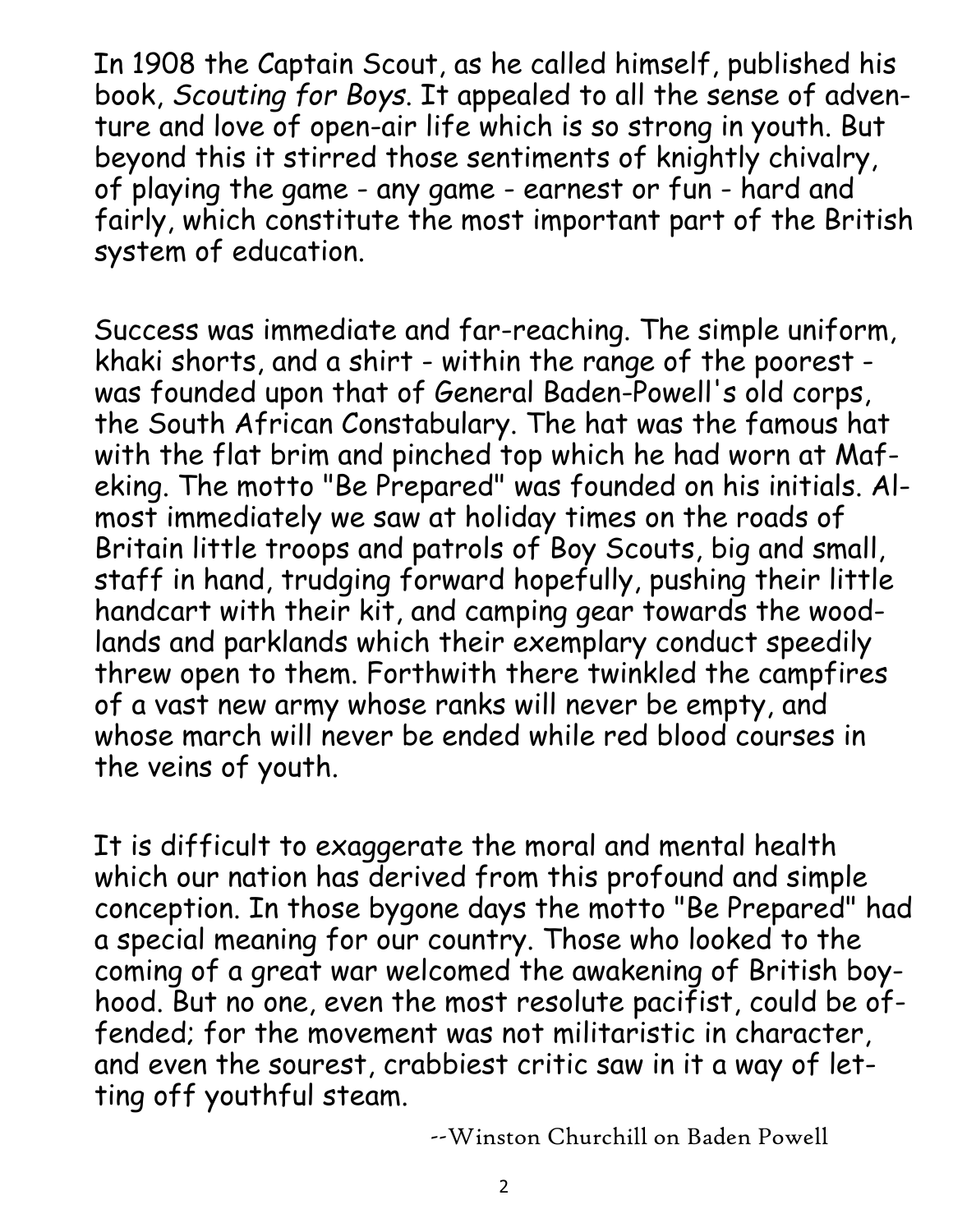## **The 2022 Camporee Information**

### Questions?

|               | OA Camporee Program Director Steve Donaldson     |  |  |
|---------------|--------------------------------------------------|--|--|
| Mike Boque:   | Chapter Advisor Teleeka Liwa, Order of the Arrow |  |  |
|               | 916-690-5604 mikebt380@gmail.com                 |  |  |
| Noble Mahan:  | Chapter chief Youth in-charge                    |  |  |
| Robert Young: | District Outside Program Director                |  |  |
|               | 916-852-8768 ryoung86@comcast.net                |  |  |

### When?

**Friday, April 8, 2022, to Sunday, April 10, 2022**

### Where?

Dry Creek Ranch House 6852 Dry Creek Rd. Rio Linda CA 95673

### Who?

All Scouts, Venture Crews, Ships and their adult leaders are invited to participate in the 2022 Camporee.

Webelos are invited to come out Saturday to meet the troops and participate in most Camporee events. Webelos are welcome and encouraged to camp overnight if they choose but it's not a requirement.

Order of the Arrow Teleeka Liwa Chapter are staffing the camporee and are encouraging all OA members to assist in the program. They are to sign up separately as OA staff and will camp as a chapter at camporee headquarters and their food will be provided for the weekend. Transportation and medical forms will be handled by their organic units.

### Fees and Deadlines – Troops / Crews / Ships

Fees are **\$10 per Scout, \$10 per Adult** through April 1st, 2022. The fees cover the cost of a patch for each participant as well as awards and miscellaneous supplies and costs to put on the 2020 Spring Camporee.

### Fees and Deadlines – Webelos

**Fees are \$10 per Webelos, \$10 per Adult** through April 1st, 2022. The fees cover the cost of a patch for each participant as well as awards and miscellaneous supplies and costs to put on the Camporee. We encourage Webelos dens to camp overnight for 1 or 2 nights, as you choose, while at the Camporee, however, if you are planning on camping must have at least a 3:2 ratio per Webelos/Adults.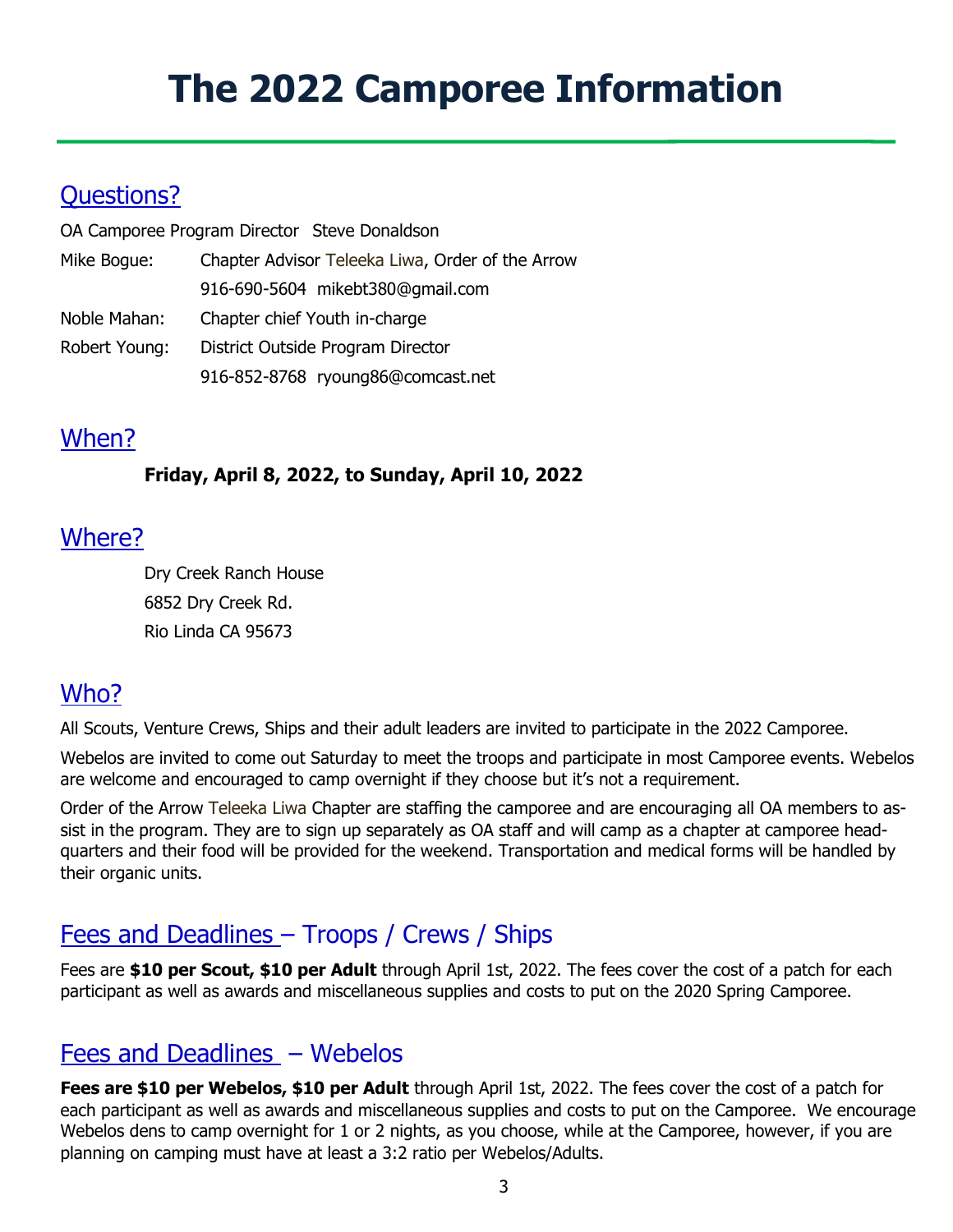### Late Registration after April 1st, 2022

Late Registration will be available from April 2nd through April 5th but the cost per person goes up \$5.00. Final deadline to submit online registration forms is **April 5th, 2022**. Registration fees are transferable within the unit but are NOT refundable after the deadline.

All registrations must be completed on-line or turned in to the council office. **There will be no on-site registration**. If your unit/scout is not registered before arrival, they will not be staying in camp.

### Personal Health and Medical Records

**To ensure the health and safety of everyone, all Scouts and leaders participating in the 2022 Scout Camporee must have a current, completed Boy Scouts of America Health and Medical Record (Parts A & B).** Units are responsible for each Scout's medical forms and **must have the forms available upon request at check-in**. Any health/medical condition needing special considerations should be brought to the attention of the 2022 Scout Camporee Medical Officer upon arrival. If any special considerations are needed, please contact the 2022 Scout Camporee Director.

### **Parent Permission Slips**

All Webelos, Boy Scouts, Venture Scouts and Varsity Scouts (under the age of 18 years old) participating in the 2022 Camporee must have turned in a signed copy of a parent's permission slip to their respective adult leaders. **At check-in/registration, the adult leader responsible for the unit must be prepared to show permission slips, upon request, for all participants.**

### Restrooms and Service Units

Restroom facilities will be available at the 2020 Camporee. Units will be asked to take turns as a service unit during the 2022 Camporee weekend. **SPL's will be given an opportunity to volunteer for service at the cracker-barrel on Friday evening for service schedule beginning on Saturday morning.** Service patrols must check in at the headquarters to pick up cleaning supplies and paper products for the restrooms. Please discuss with your scout's common courtesy and clean habits. A perpetual award will be given for the best service patrol.

### **Water**

Water is available within walking range of the campsites.

### **Garbage**

All trash is to be deposited in the designated trash bins as will fit. All patrols and dens should be prepared to truck out the bulk of their garbage as to not overwhelm the camp facilities. REMEMBER: Leave No Trace!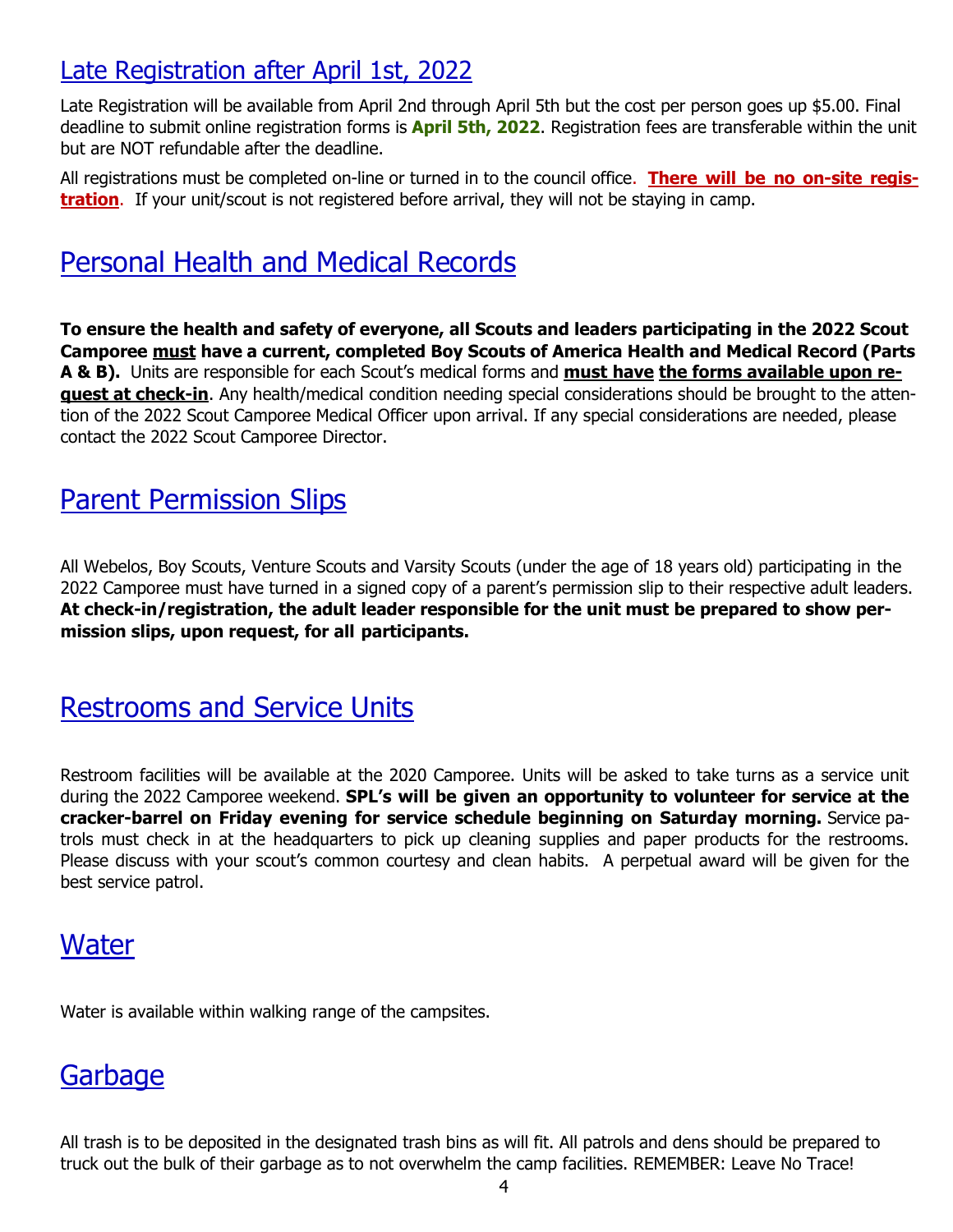### **Weather**

The 2022 Camporee will be held regardless of weather conditions, wind, rain, or shine. Be Prepared for any weather conditions.

Note: there is no security at the site, and you will assume all risks for loss or damage. No exceptions!

### Schedule (times subject to change)

### Friday, April 8, 2022

| 4:00 PM  | 6:00 PM  | Staff Set-up                                   |
|----------|----------|------------------------------------------------|
| 5:00 PM  | 9:00 PM  | Scouts/Webelos Check-in/Campsite Set-up/Dinner |
| 8:30 PM  | 9:00 PM  | SPL/SM Cracker-barrel                          |
| 9:00 PM  | 10:00 PM | Laser Gauntlet                                 |
| 10:10 PM | 10:30 PM | <b>Staff Briefing</b>                          |

### Saturday, April 9, 2022

| 7:00 AM  |          | Reveille                                 |
|----------|----------|------------------------------------------|
| 7:000 AM | 8:30 AM  | Breakfast/Cleanup/Patrol Preparations    |
| 7:30 AM  | 8:30 AM  | Troop/Webelos Check-in                   |
| 8:00 AM  | 8:55 AM  | Staff Set-up                             |
| 8:45 AM  |          | Gather for Flags                         |
| 9:00 AM  | 9:20 AM  | Flag Ceremony/ Announcements             |
| 9:30 AM  | 12:00 PM | Morning Session Games/ Camp Inspections  |
| 12:00 PM | 1:30 PM  | Lunch / Cleanup                          |
| 1:30 PM  | 4:00 PM  | Afternoon Session Games/Camp Inspections |
| 2:00 PM  | 5:00 PM  | Dutch-Oven Contest                       |
| 5:00 PM  | 7:00 PM  | Dinner / Cleanup                         |
| 7:15 PM  | 7:30 PM  | Closing Flag Ceremony                    |
| 7:30 PM  | 9:30 PM  | Awards / Campfire Program/ OA Call-Out   |
| 9:30 PM  | 10:00 PM | Saturday Checkout                        |
| 10:00 PM |          | <b>TAPS</b>                              |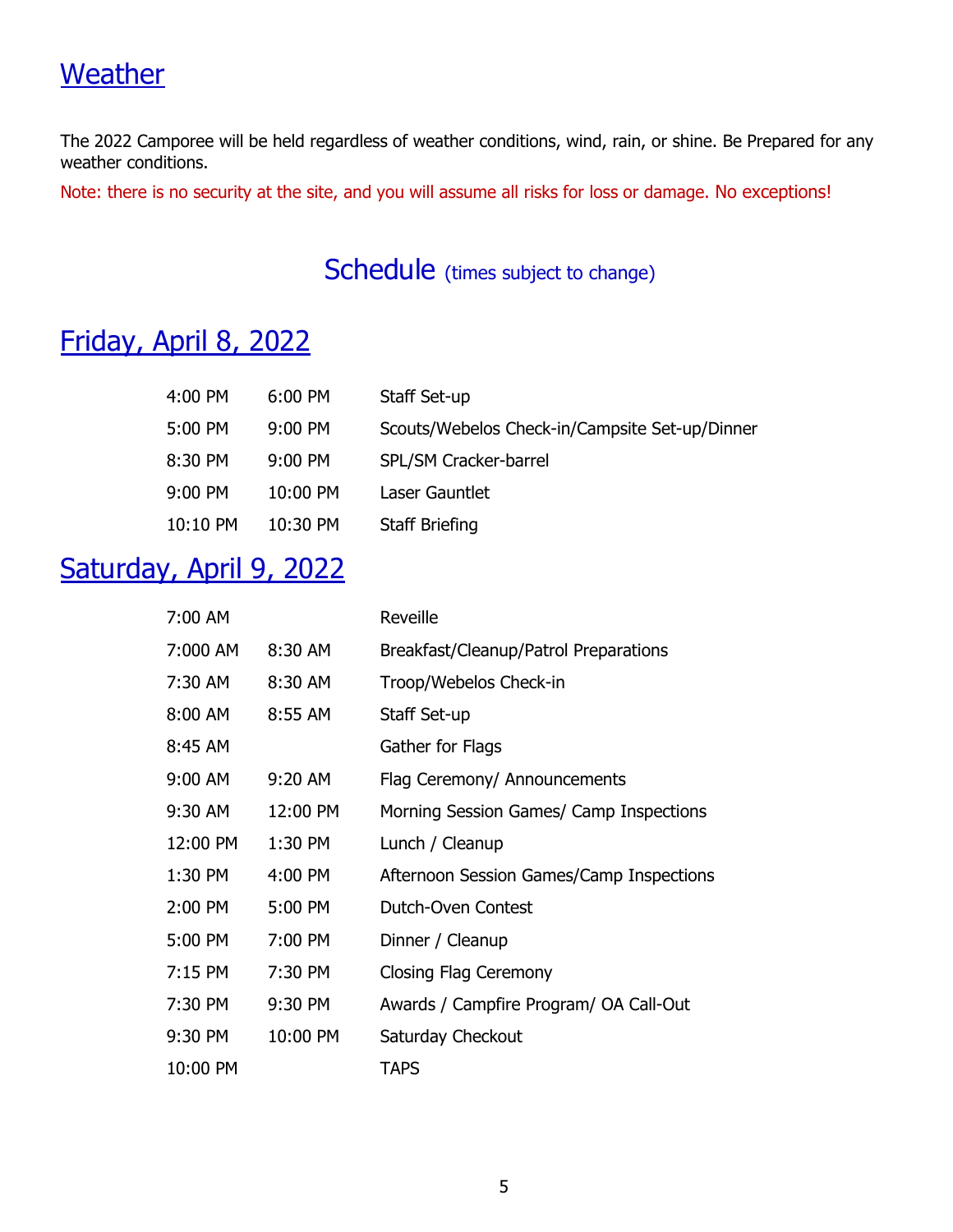### Sunday, April 10, 2022

| 7:00 AM   |         | Reveille                                       |
|-----------|---------|------------------------------------------------|
| 7:00 AM   | 8:30 AM | Breakfast / Cleanup                            |
| $9:00$ AM |         | Scout's Own Services (Non-denominational)      |
| 9:30 AM   |         | Strike camp / Campsite Inspections / Check-out |
| 11:00 AM  |         | 2022 Scout Camporee Ends                       |

### Check-In Procedures

Check-in time #1: Friday, April 8th 5:00 - 9:00 PM

Items needed for check-in:

- Check-in time #2: Saturday, April 9th 7:30 8:30 AM
	- Two (2) copies of Troop/Pack Roster
	- Record of 2022 Scout Camporee fees
	- Medical Forms (to be kept with each troop)
	- Are you checking out on Saturday? Notify 2022 Scout Camporee Headquarters at check-in.
- 1. Units must check-in as a Troop/Pack/Crew/Ship.
- 2. Senior Patrol Leaders and Scoutmasters/Den Leaders will update the unit's roster at time of check-in.
- 3. Campsite assignments will be given at check-in time.

### Check-Out Procedures

Check-out time: Sunday, April 10th, 10:00 - 11:00 AM

Every unit should plan to stay until the end of the 2022 Scout Camporee. However, we understand that some units may need to depart Saturday night. In all cases, we encourage units to stay through the campfire. **Any unit not staying through Sunday must notify 2022 Camporee Headquarters when they check-in.**

All units must be prepared to depart by noon on Sunday.

1. Campsites will be inspected by the staff before checkout. Have their site inspected by the Camp Captain whether you are leaving on Saturday or Sunday.

2. When your site has passed inspection, send the SPL or Crew Leader with your check-out sheet to 2022 Scout Camporee Headquarters. Patches will be given to units at that time.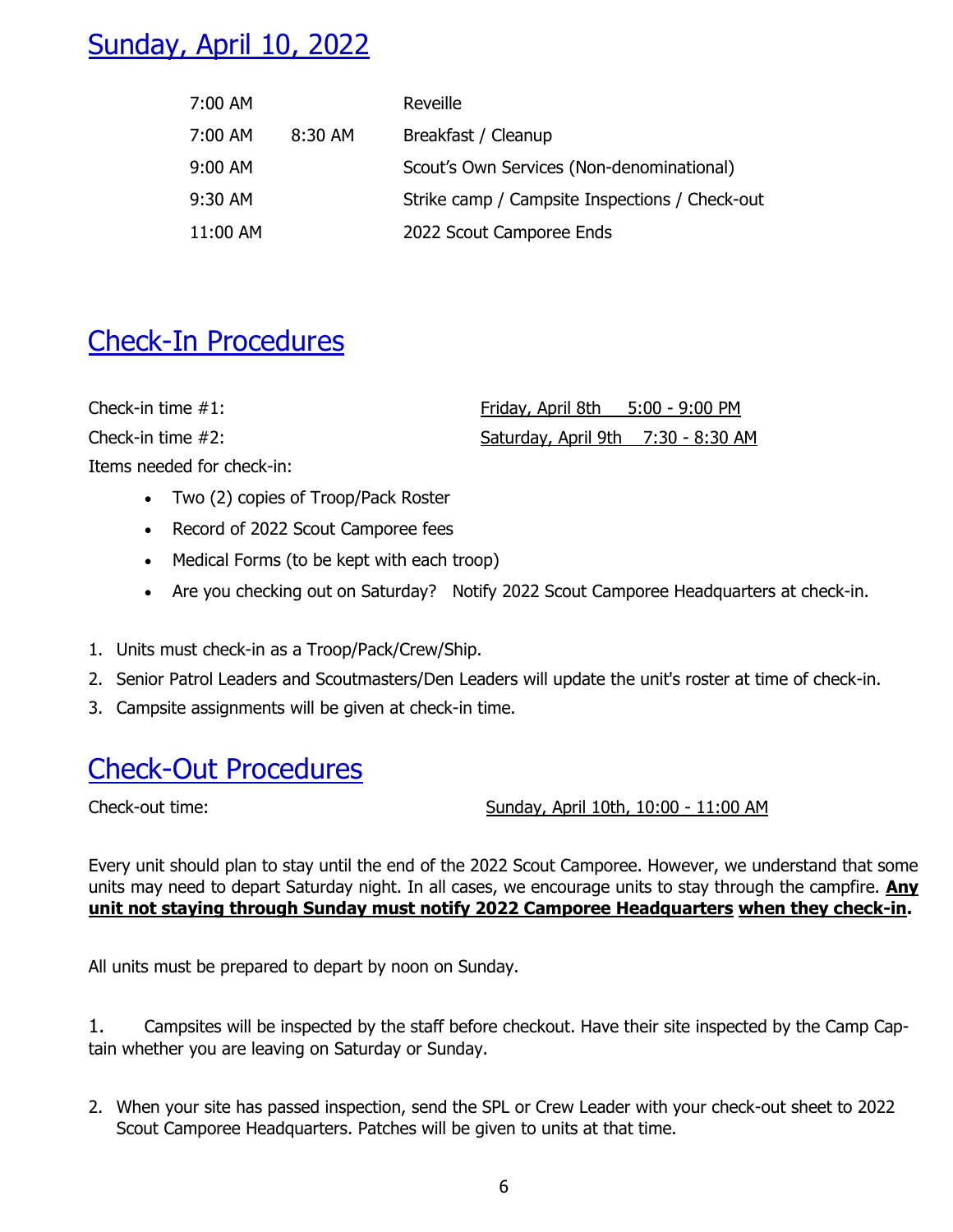### **2022 Scout Camporee Program**

### Senior Patrol Leaders

SPLs may participate in events as a member of a patrol.

### **Patrol or Teams**

Scouts will participate in the 2022 Scout Camporee as Patrols of not less than 4 Scouts and a maximum of 8. Each Patrol should be prepared to participate in the various challenges using basic Scouting Skills and Spirit.

### Webelos Dens

Webelos will participate in the 2022 Scout Camporee as their normal Dens of any size. Each Den should be prepared to participate in the various challenges using basic Cub Scout Skills.

### **Staff**

The 2022 Scout Camporee will be staffed by OA members throughout our district. Volunteers from each Troop/Team/Crew participating will also be needed to help run stations. Please contact the 2022 Scout Camporee Camp Director to inquire how your unit and/or adult leaders may help with the 2022 Scout Camporee. **It is required that each unit run at least one 2022 Scout Camporee event.**

### Den/Patrol Flag Competition

Unit number and patrol name/den number need to be affixed to their flag. Flags/apparel will be judged throughout the day at each station and points awarded based on originality, complexity and spirit. Scores will be added to the Patrol Spirit Award.

Friday Night Laser Gauntlet – Patrols take turns being the invaders and defenders. Defenders choose two people from their patrol who are then blindfolded and stand with lasers (flashlights) ready for action. Invaders must approach quietly; they are not allowed to run. If they make a noise and are "flashed" with a laser, they're dead and must sit down. Defenders win by killing off all invaders. Invaders win if they can tag defenders without being killed. Each defender is told they have ten shots. They must "shoot" an attacker with their laser (flashlight beam) to kill them. Once they have used all ten shots, they must sit down and turn their flashlight off. They have used all their energy supply and are dead. A shot consists of a single beam of light aimed at a specific target. Sweeping the light across the horizon randomly is not allowed. There is a time limit for each round. This is a game that stresses teamwork and using restricted senses for observation.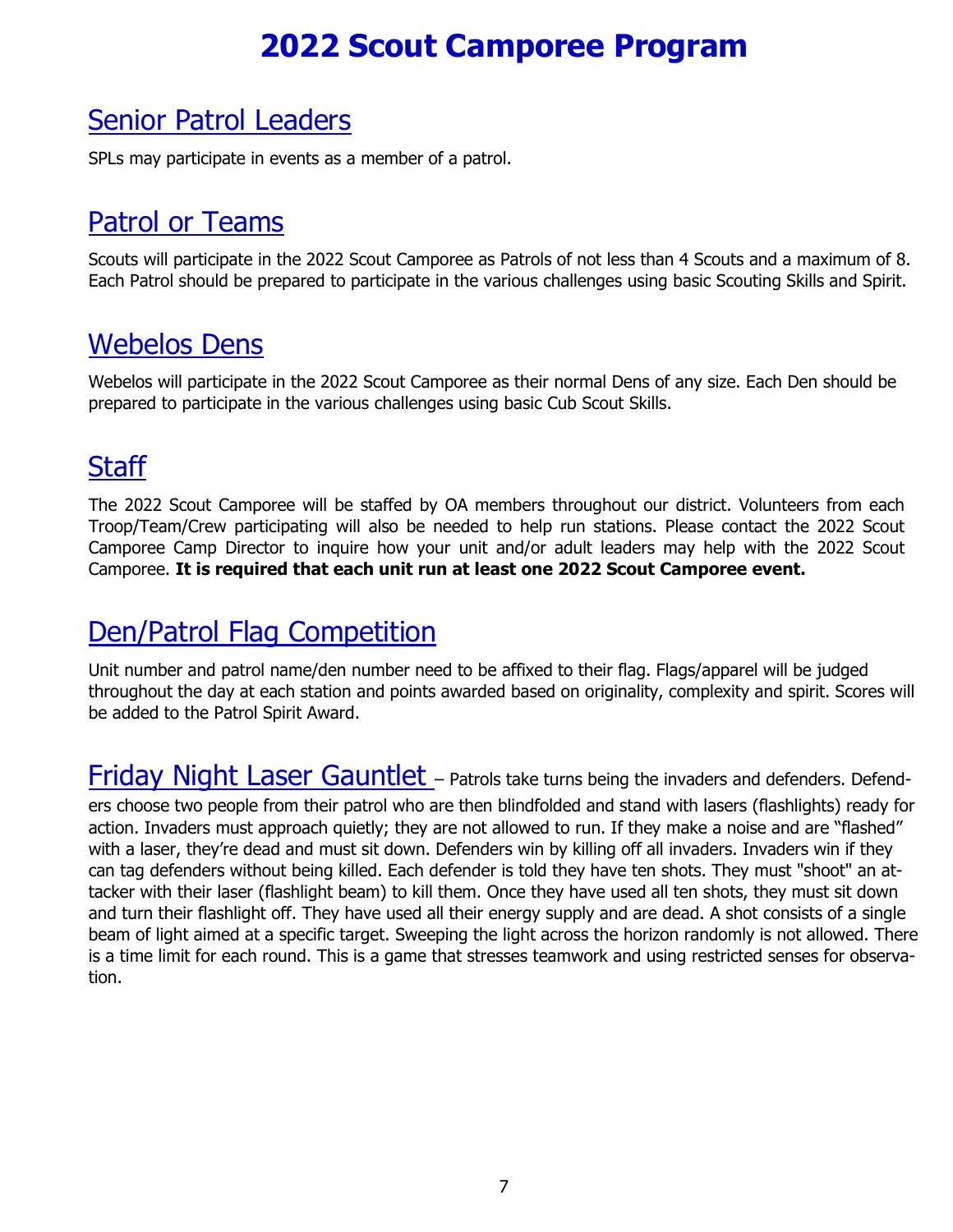### Dutch-Oven/Webelos Cooking Contest –

The theme is "Breakfast"

#### Scout Dutch-Oven

The Camporee staff will sponsor a Dutch-Oven Cooking Contest. Scout pairs, Patrols, Scoutmasters may enter this event. Preparation may be done in the campsite **no earlier than Friday evening**, but the cooking is to be done in a designated area. Be prepared with your own supply of charcoal. Dutch Ovens and Dutch oven trays are required.

#### Webelos Cooking

Webelos Dens are not restricted to Dutch-ovens but may certainly use them if they have them available. Webelos Dens are allowed to use camp stoves and portable charcoal grills. Webelos Dens should be prepared to bring their own equipment and table(s) for the designated cooking area. Each Webelos Den participating should have a **minimum** of 3 Webelos and 2 adult leaders.

Submissions will be judged on quality, originality, use of the theme and presentation**.**

### Patrol Spirit Award

Patrols will be evaluated throughout the day for spirit, cooperation, apparel, patrol flags. In order to qualify for the spirit award a patrol needs to volunteer for at least one Service Patrol Duty. And yes… we said duty… Also a Spirit Award recipient needs to perform a skit at the campfire.

### Order Of The Arrow

The 2022 Campfire program will be the effort of the OA chapter within the Three Rivers District. The Order of the Arrow chapter, Teleeka Liwa will work with the SPLs to create the campfire program. To close out the campfire, the OA will host the Call-out Ceremony.

### Campfire Program

Each Patrol/Team/Crew/Webelos Den will be required to provide a skit or song for the Campfire Program. Skits/songs will be worked on and submitted at the competition station throughout the day on Saturday.

### Religious (Scouts Own) Services

A Scout's Own service will be held on Sunday morning, we encourage all scouts and leaders to attend. The Chaplain's Aide for each troop may be asked to participate in the service.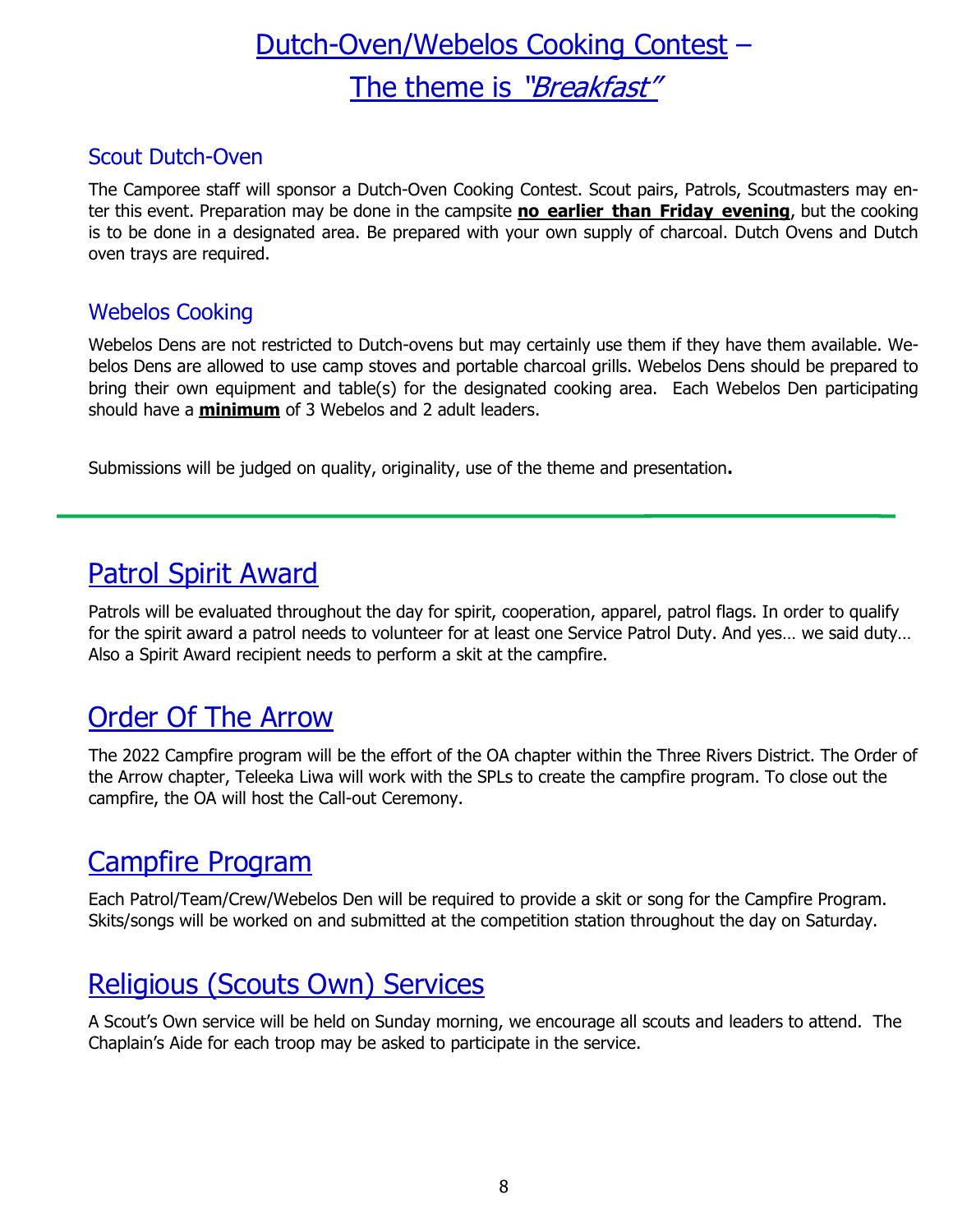### Campsite Inspections

The Camporee Director and his team will conduct campsite inspections on Saturday after the start of competition. Webelos campsites will be inspected after the start of the afternoon program. Up to ten points will be given for each bullet point listed below, **except as noted**.

#### Unit Inspection Items:

- Gateway and/or American and Unit Flags posted (Gateways will be judged on their creativity and soundness and must be constructed of wood and held together by lashings.)
- Unit roster posted
- Campsite neat and orderly
- All equipment within assigned camping area
- Camp is clean with a designated eating/garbage area for each patrol
- Unit First Aid kit location clearly displayed and marked
- Scoutmaster's/Webelos Den Leader and SPL's tent easily identifiable

#### Patrol / Den Inspection Items:

- Patrol box identified, neat, clean and working latches to keep out the critters.
- Patrol menu displayed
- Patrol duty roster displayed
- Food properly stowed
- Stove properly secured
- Each Patrol has its own clearly defined sleeping/cooking area organized in a logical manner Patrol Leaders tent identified

### **Policies And Regulations**

### **Participation**

All youth participants are required to be registered members of the Boy Scouts of America before arriving at the 2022 Scout Camporee. Participation is limited to Scout Troops/Varsity Scouts/Venture Crews/ Ships & Webelos only.

### **Leadership**

Adult: Each unit registering for the 2022 Camporee is responsible for its own leadership. It is BSA policies there are at least two leaders with the unit at all times. They must be available and present in camp 24 hours a day. **NO EXCEPTIONS!** The unit camp leader must be a registered adult leader, at least 21 years of age, and preferably should be the year-round leader. If the year-round unit leader cannot attend, leadership can be recruited from Assistant unit leaders. All adults and scouts must have completed both the BSA and the California Youth Protection courses.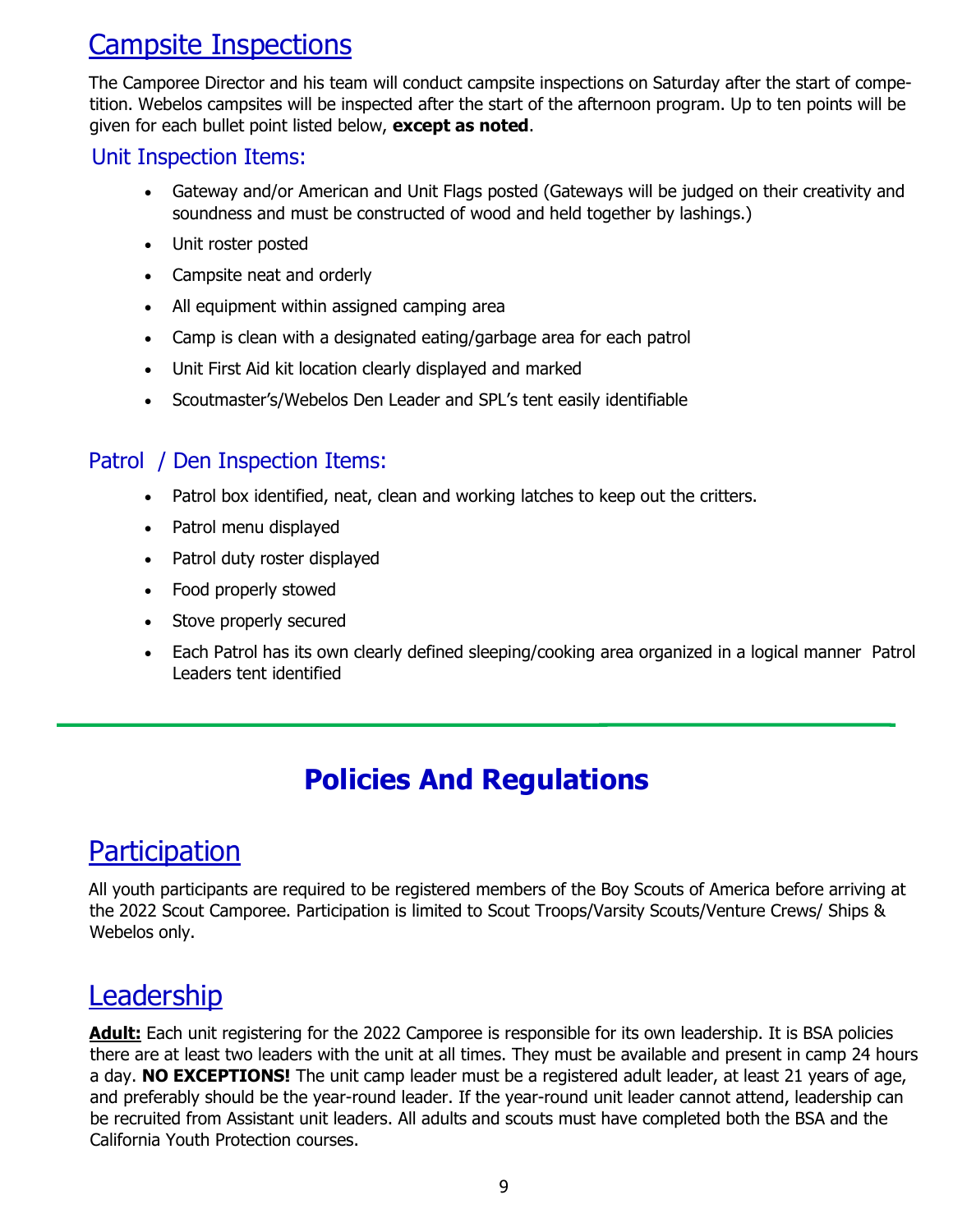Youth: Troop and Crew leaders are expected to set the pace by their own examples of living the Scout Oath and adhering to the Scout Law.

### Camp Uniform

The official BSA field uniform will be worn properly (e.g., shirts tucked in, neckerchiefs, etc.) during check-in, flag ceremonies and check-out. All other times Patrols/Dens should be easily recognized and are encouraged to be in BSA or unit t-shirts.

#### **Campgrounds**

**Dry Creek Ranch House** is our temporary home for the weekend for our Scouts and Leaders. Your cooperation is needed to keep it neat and clean.

**Fires:** No open fires in the unit area are allowed at this time. PENDING

Trash: Trash is to be deposited in designated trash bins. Units should be prepared to pack out the bulk of their trash if needed.

**Campsites:** Campsite assignment will be determined by the 2022 Camporee staff and will be given to you at the time of check-in. Please use the Patrol Method in your campsite layout.

**Restrooms:** Please respect the use of all sanitation facilities. Units will be responsible for any damages or replacements.

**Water:** Water is available on site.

**Low-Impact:** The 2022 Camporee staff is encouraging the use of low-impact camping skills. Please plan accordingly with sleeping quarters, meals, etc. No camping equipment will be furnished at the 2020 Camporee site.

**Off Limit Areas: Off limit areas will be outlined at the cracker-barrel with each unit.** 

### Lights Out

All Scouts are to be in their unit area after dark, following any 2022 Camporee events. All noise will stop at Taps. Scout and Leaders are responsible for maintaining quiet after Taps. Please respect unit quiet after hours as to not bother those in the surrounding campsites.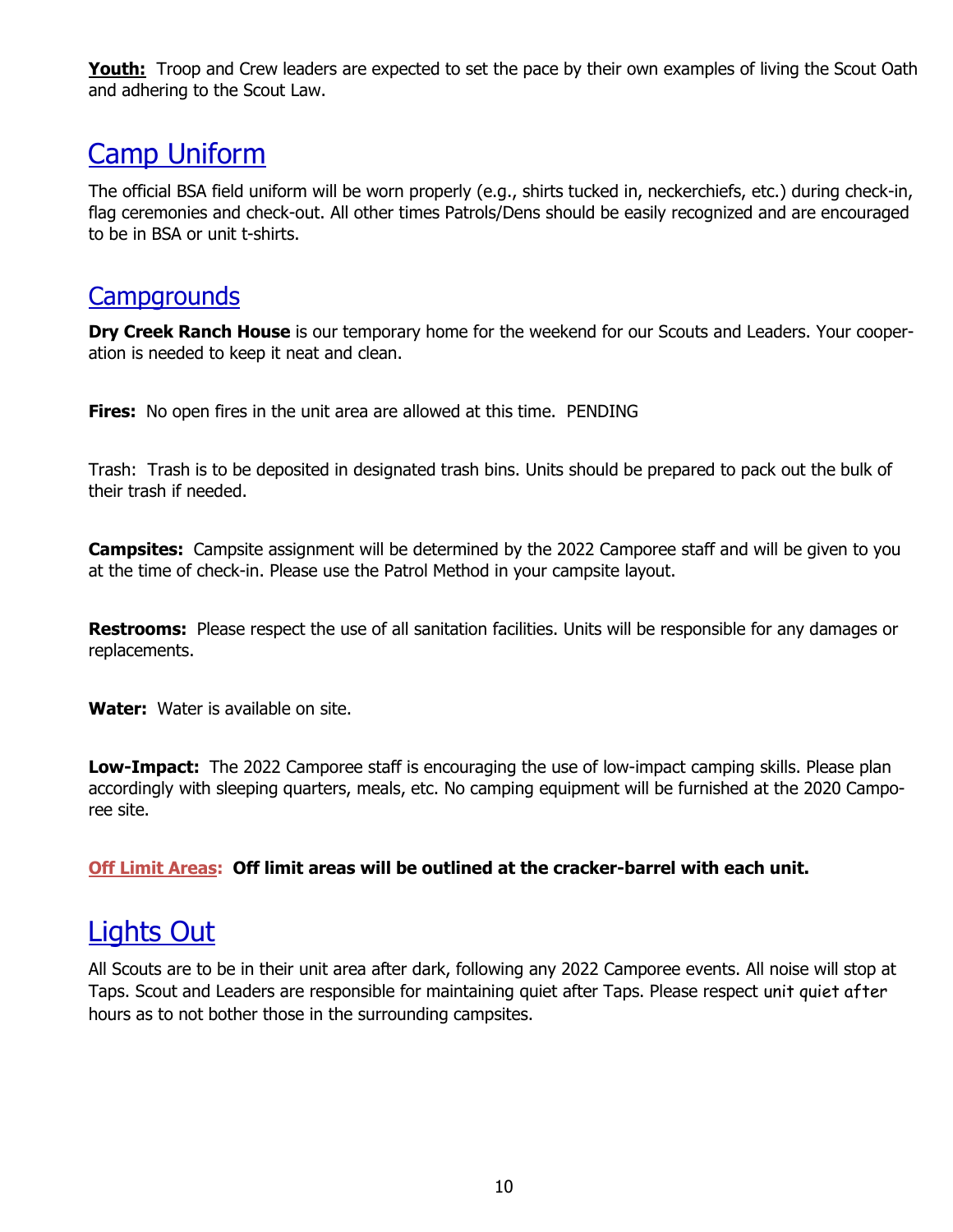### Family/Visitors

Families and friends are welcomed throughout the 2022 Camporee but are not allowed to participate in activities or camp overnight. All guests must check-in with 2022 Camporee Headquarters at the time of arrival.

**Siblings:** Are welcome, but are NOT allowed to participate in activities or camp overnight. Underage siblings must be accompanied by a parent.

Pets: No pets allowed. Do not harm natural wildlife.

#### **REMEMBER: NO OVERNIGHT CAMPING FOR VISITORS!**

### **Transportation**

2022 Camporee staff will not be providing any transportation nor making any special accommodations for unit member transportation needs. Camping Assignments can be arranged if 2022 Camporee Staff if informed in advance of specific scout needs. All unit leaders must ensure that vehicles transporting Scouts and equipment and have the necessary safety and insurance as prescribed by California State Law. All units are required to provide their own transportation to and from the 2022 Camporee. **Under no circumstances are Scouts or leaders to ride in the backs of trucks, trailers or campers**.

### Parking

Parking is limited. Please carpool. The 2022 Camporee site will have a designated parking lot. Limited vehicles, including automobiles, camp trailers, trucks, vans, motorcycles, bicycles, etc., will have limited access to campsites. Most will need to be parked in the designated parking lots. Troop/Den/Crew/Team equipment trailer may not be left in the campsite. Please place a card on the dash of each vehicle identifying the driver's name and troop in case the 2022 Camporee staff needs to contact him or her. All vehicles need to be backed in so as to allow quick and orderly exit in case of an emergency.

### Camp Rules

- Do not enter any campsite other than your own without permission.
- No radios, TVs, electronic games, alcohol, firearms, CD players, MP3 players, or personal bow and arrows allowed.
- No generators.
- No profanity.
- No horseplay around water.
- No pets.
- Buddy system should be used when out of your units area.

#### **Scouts caught disobeying camp rules will result in a 200 point deduction from the troop's overall score.**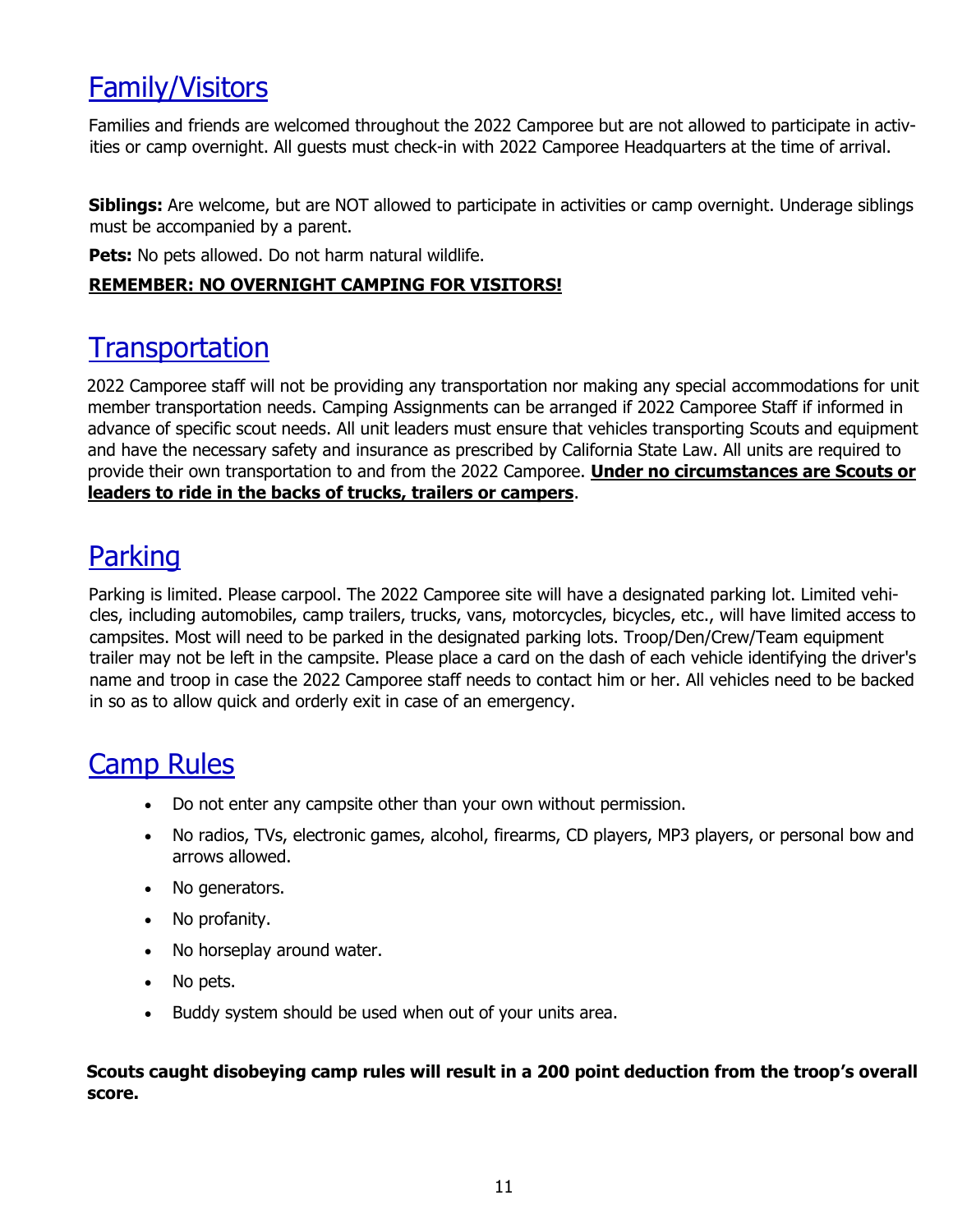### Alcohol And Drugs

"It is the policy of Boy Scouts of America that the use of alcoholic beverages and controlled substances are not permitted at encampments or activities on property owned and/or operated by the Boy Scouts of America or at any activity involving participation of youth members."

This policy will be strictly enforced for all those that use this facility. Unit Leaders will be responsible for monitoring any prescription medications for its members.

### **BSA Smoking Policy**

Smoking is discouraged among adult leaders as a rule. Smoking is prohibited in all program areas, camp buildings. Smoking is discouraged in the presence of boys anywhere on the camp property.

### Use Of Chemicals Fuels

For safety reasons, knowledgeable adult supervision must be provided when Scouts are involved in the storage of chemical fuels, the handling of chemical fuels, in the filling of stoves or lanterns or the lighting of chemical fuels.

Scouts should use flashlights or battery operated lanterns in camping activities, particularly in and around canvas tents. No chemical fueled lantern or propane stove is to be used inside a tent.

It is recommended that no liquid fuels be used. It would be best if units use propane or butane fuels only.

However, kerosene, gasoline or liquefied petroleum fuel lanterns may be used for outdoor lighting. Strict adherence to the safety standards and instructions of the manufacturers in fueling and lighting such devices must be carried out under the supervision of a responsible and knowledgeable adult.

Both gasoline and kerosene shall be kept in well-marked approved containers (**never in a glass container**) and stored in a ventilated locked box at a safe distance (**minimum 20 feet**) from buildings and tents.

The use of liquid fuels for starting any type of fire is **prohibited**. This includes damp wood, charcoal and ceremonial campfires. Solid type starters are just as effective, are easier to store and carry, and are much safer to use for this purpose.

### In Case Of Medical Needs

Units are expected to handle most minor injuries but a 2022 Camporee Medical Officer is on staff to handle other injuries and illnesses. Accidents, injuries and illnesses **MUST** be reported to the Camp Medical area. The 2022 Camporee Medical Officer is available day and night at the 2022 Camporee Headquarters. If you have an emergency, please notify any 2022 Camporee staff member right away.

### **Fire Plan: Fire Safety Is Everyone's Responsibility!**